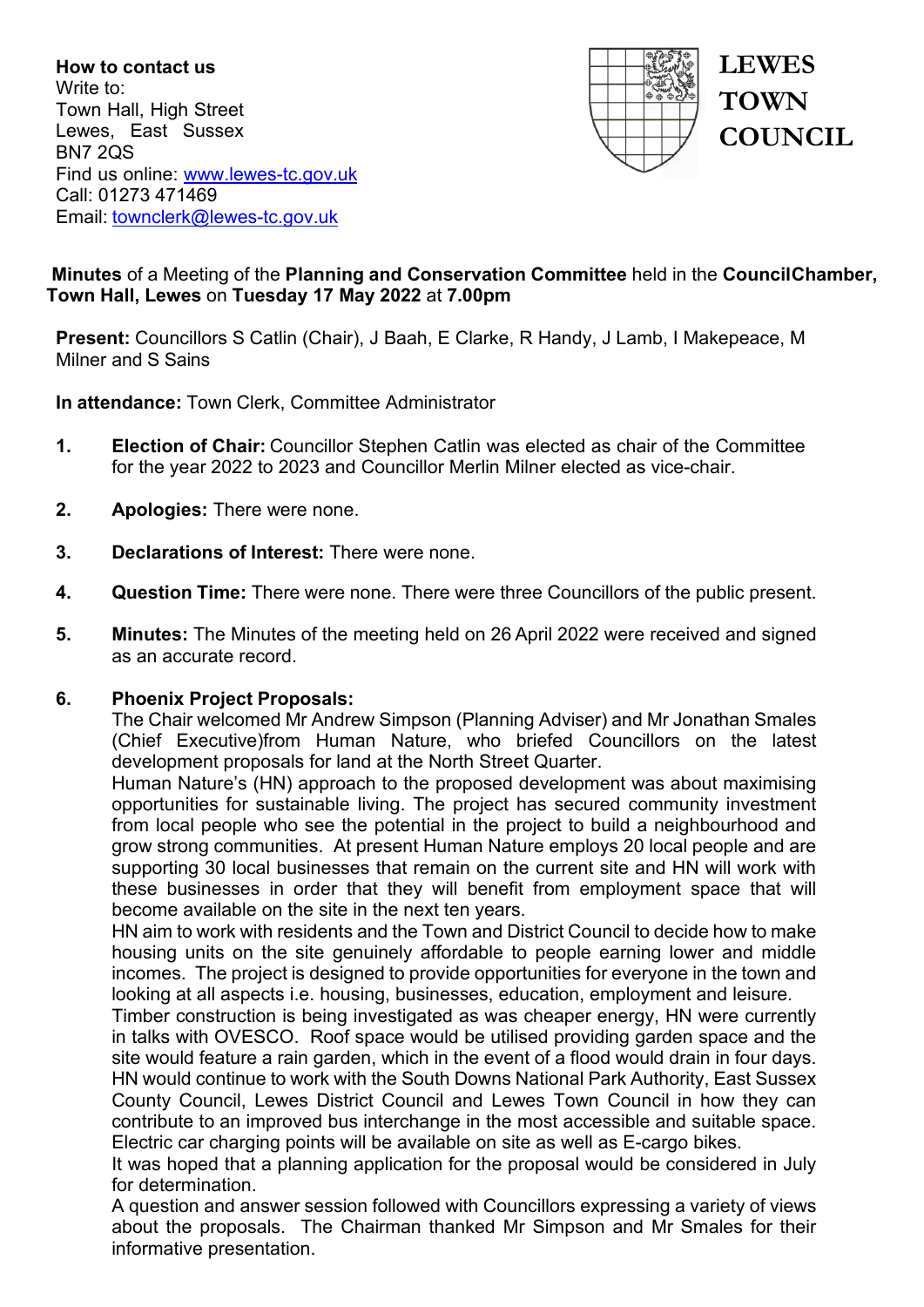# **7. Chair's announcements:**

The Chair informed the Committee that the planning application for the Bus Station (SDNP/22/02197/FUL) was now live. The Town Council's Planning Committee would consider this application at their next meeting on 7 June 2022. Closing dates for comments was the 9 of June, however an extension of time had been requested and granted from the SDNPA until 15 June in order for the Town Council to collate a response.

## **8. Lewes Informal Parking Review 2022:**

Councillors comments were:

LW22 05 / Cross Way and North Way – feedback from Nevill residents indicated they were happy with the restrictions and residents were aware that they would make the bus route easier. Residents also raised the point that although restrictions are put in place they need to be enforced. The Nevill Residents Association would write to East Sussex County Council requesting that parking attendants monitor the site on a regular basis.

LW22 10 / Hillyfield – feedback from residents indicated they are happy without enforcement. It is not clear from the documentation that the single yellow line will be removed if the signage to support its enforcement is not erected.

LW22 11 / Kingsley Road – could help alleviate the number and duration of cars and vans parking on what becomes a bottleneck.

LW22 15 / Mountfield Road – Regret loss of disabled bays.

It was noted the lack of actions regarding parking on the High Street and Western Road, Lewes where buses try to pass through.

Road lines and speed restriction markings in the town were faded in several areas and need repainting.

Councillor Lamb left the meeting at this point, 8pm.

- **9. Planning Applications:** The Committee considered the relevant sections of the lists of applications validated in the weeks commencing 25 April 2022, 2 May 2022 and 9 May 2022. Their comments are appended.
- **10. Miscellaneous Planning Issues:** Councillors were informed of an Appeal under Section 78 of the Town and Country Planning Act 1990 – SDNP/19/05916/FULL, Astley House, Spital Road, Lewes, BN7 1PW; Demolition of the vacant building and the construction of 28 residential units with association landscaping and on-site car parking (Revised Plans).

The Town Council can elaborate or modify/withdraw previous comments. All representations must be submitted to the Planning Inspectorate no later than 2<sup>nd</sup> June 2022.

An Inspector appointed by the Planning Inspectorate will open the Public Inquiry into the appeal on 19<sup>th</sup> July 2022 at 10:00am at King Church, Lewes.

Councillors re-iterated their STRONG OBJECTIONS to this application made at their meeting in December 2020. Councillors added that there was no provision in the proposal for Lewes Low Cost Housing as set out in the Neighbourhood Plan. The proposal also lacks sustainability. Councillors repeated their concern regarding the potential loss or re-siting of mature trees on the site and that the site was a gateway location.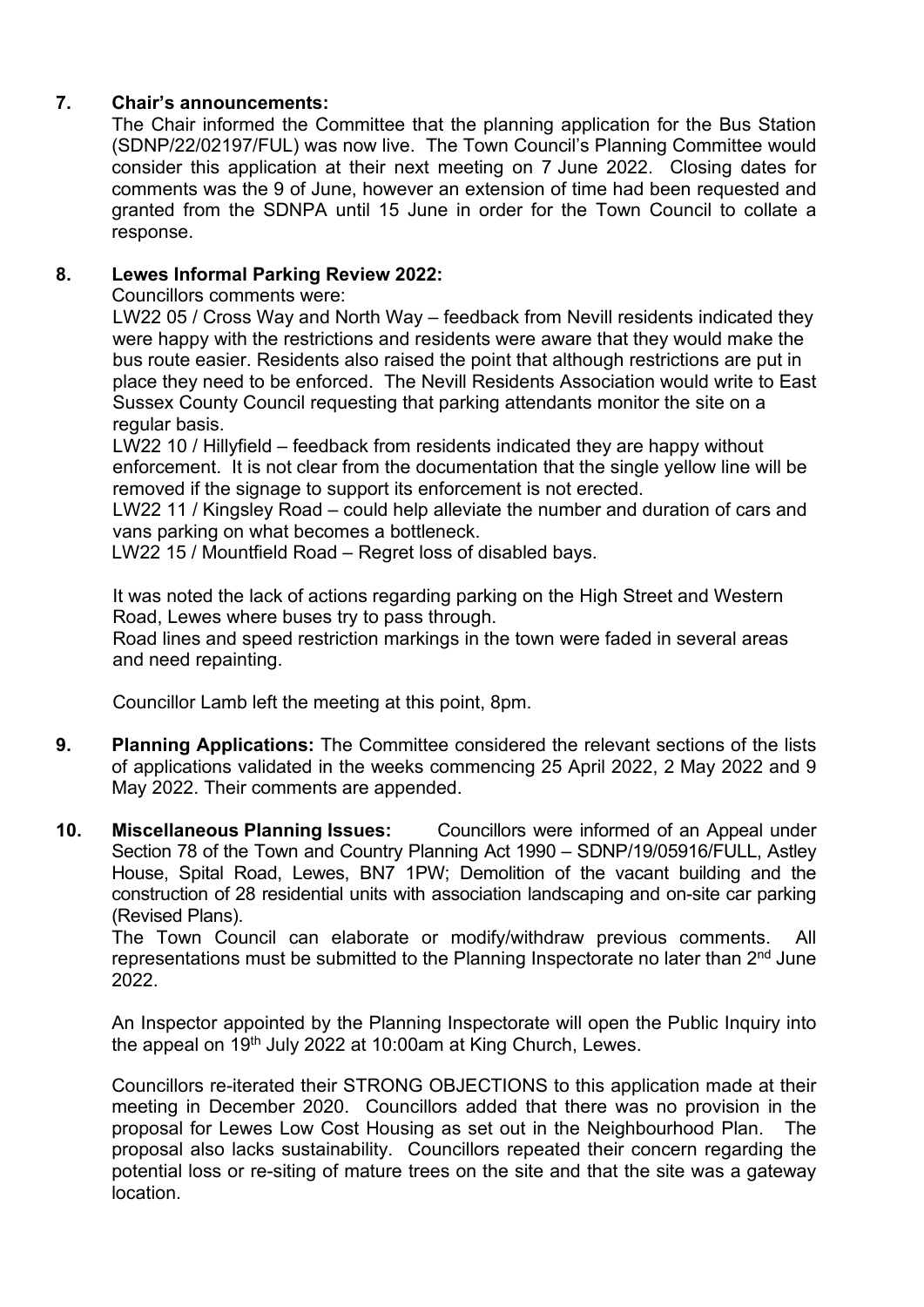Signed: ………………………………………………… Date: ...................................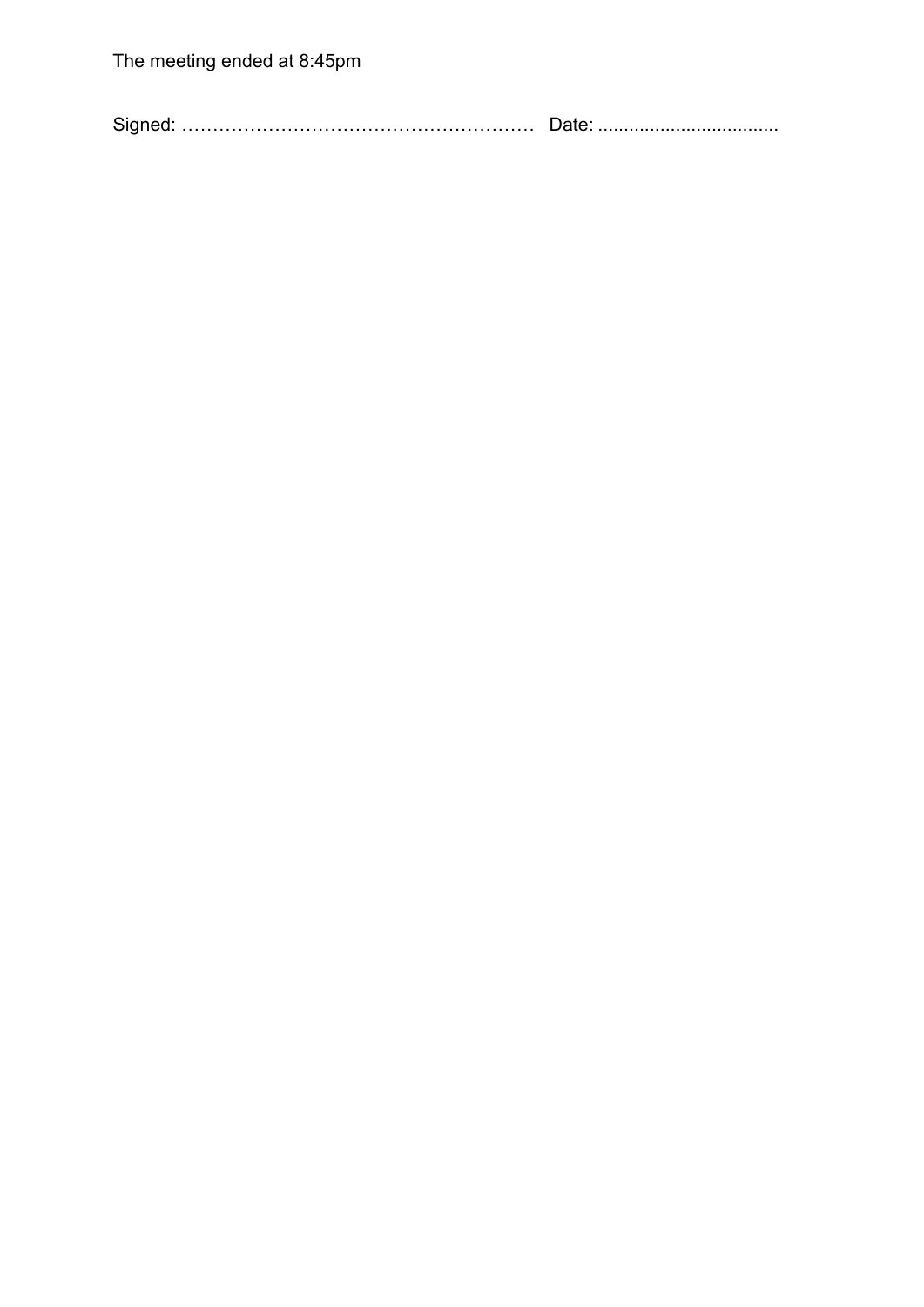\_\_\_\_\_\_\_\_\_\_\_\_\_\_\_\_\_\_\_\_\_\_\_\_\_\_\_\_\_\_\_\_\_\_\_\_\_\_\_\_\_\_\_\_\_\_\_\_\_\_\_\_\_\_\_\_\_\_\_\_\_\_\_\_\_\_\_\_ Replacement rear single storey extension, internal modifications, restoration and other external works, 32 Friars Walk Ref. No: SDNP/22/01861/LIS | Received: Wed 13 Apr 2022 | Validated: Wed 13 Apr 2022 | Status: Application in Progress **Comment:**

Councillors support this application

**\_\_\_\_\_\_\_\_\_\_\_\_\_\_\_\_\_\_\_\_\_\_\_\_\_\_\_\_\_\_\_\_\_\_\_\_\_\_\_\_\_\_\_\_\_\_\_\_\_\_\_\_\_\_\_\_\_\_\_\_\_\_\_\_\_\_\_\_\_\_\_\_\_\_\_\_\_\_** Partial change of use of the ground floor from Class E to residential. Minor external alterations to replace existing windows with doors on the ground floor, side and rear to facilitate the proposed residential use of the building and for access, 20-21 High Street Ref. No: SDNP/22/01836/FUL | Received: Tue 12 Apr 2022 | Validated: Tue 12 Apr 2022 | Status: Application in Progress **Comment:**

Councillors referred to Policy HC1 (i) in the Lewes Neighbourhood Plan - Protection of Existing & New Community Infrastructure which details the circumstances in which retail can be converted to residential and therefore objected to this proposal due to the loss of another retail unit on the High Street. Councillors noted that there was a neighbour objection; that no Noise Assessment had been considered; configuration was poorly designed with bedrooms against entrance ways; bin and cycle storage required attention; this was not minor alterations as stated.. Therefore, councillors OBJECT to this application.

**\_\_\_\_\_\_\_\_\_\_\_\_\_\_\_\_\_\_\_\_\_\_\_\_\_\_\_\_\_\_\_\_\_\_\_\_\_\_\_\_\_\_\_\_\_\_\_\_\_\_\_\_\_\_\_\_\_\_\_\_\_\_\_\_\_\_\_\_\_\_\_\_\_\_\_\_\_** Erection of two storey side and rear extension, 58 South Way Ref. No: SDNP/22/01837/HOUS | Received: Tue 12 Apr 2022 | Validated: Tue 12 Apr 2022 | Status: Application in Progress **Comment:**

Councillors were neutral on this application

**\_\_\_\_\_\_\_\_\_\_\_\_\_\_\_\_\_\_\_\_\_\_\_\_\_\_\_\_\_\_\_\_\_\_\_\_\_\_\_\_\_\_\_\_\_\_\_\_\_\_\_\_\_\_\_\_\_\_\_\_\_\_\_\_\_\_\_\_\_\_\_\_\_\_\_\_\_\_** Proposed alteration of ground floor window into french doors, replacement of ground floor window, like for like replacement with double glazed units Lewes Old Grammar School Juniors 7 King Henrys Road Ref. No: SDNP/22/01821/FUL | Received: Mon 11 Apr 2022 | Validated: Mon 11 Apr 2022 | Status: Application in Progress **Comment:**

Councillors support this application

**\_\_\_\_\_\_\_\_\_\_\_\_\_\_\_\_\_\_\_\_\_\_\_\_\_\_\_\_\_\_\_\_\_\_\_\_\_\_\_\_\_\_\_\_\_\_\_\_\_\_\_\_\_\_\_\_\_\_\_\_\_\_\_\_\_\_\_\_\_\_\_\_\_\_\_\_\_\_**  Replacement rainwater goods to the rear, 103 High Street Ref. No: SDNP/22/01803/LIS | Received: Fri 08 Apr 2022 | Validated: Fri 08 Apr 2022 | Status: Application in Progress **Comment:**

Councillors support this application, and this application appears to meet the criteria applied in respect of improving the Swift nesting opportunities and it is recommended that the applicant is encouraged to consult with [lewesswifts@gmail.com](mailto:lewesswifts@gmail.com) to investigate the potential to include Swiftbricks or similar during the project.

**\_\_\_\_\_\_\_\_\_\_\_\_\_\_\_\_\_\_\_\_\_\_\_\_\_\_\_\_\_\_\_\_\_\_\_\_\_\_\_\_\_\_\_\_\_\_\_\_\_\_\_\_\_\_\_\_\_\_\_\_\_\_\_\_\_\_\_\_\_\_\_\_\_\_\_\_\_\_** Replacement rainwater goods to the rear,103 High Street Ref. No: SDNP/22/01802/HOUS | Received: Fri 08 Apr 2022 | Validated: Fri 08 Apr 2022 | Status: Application in Progress **Comment:**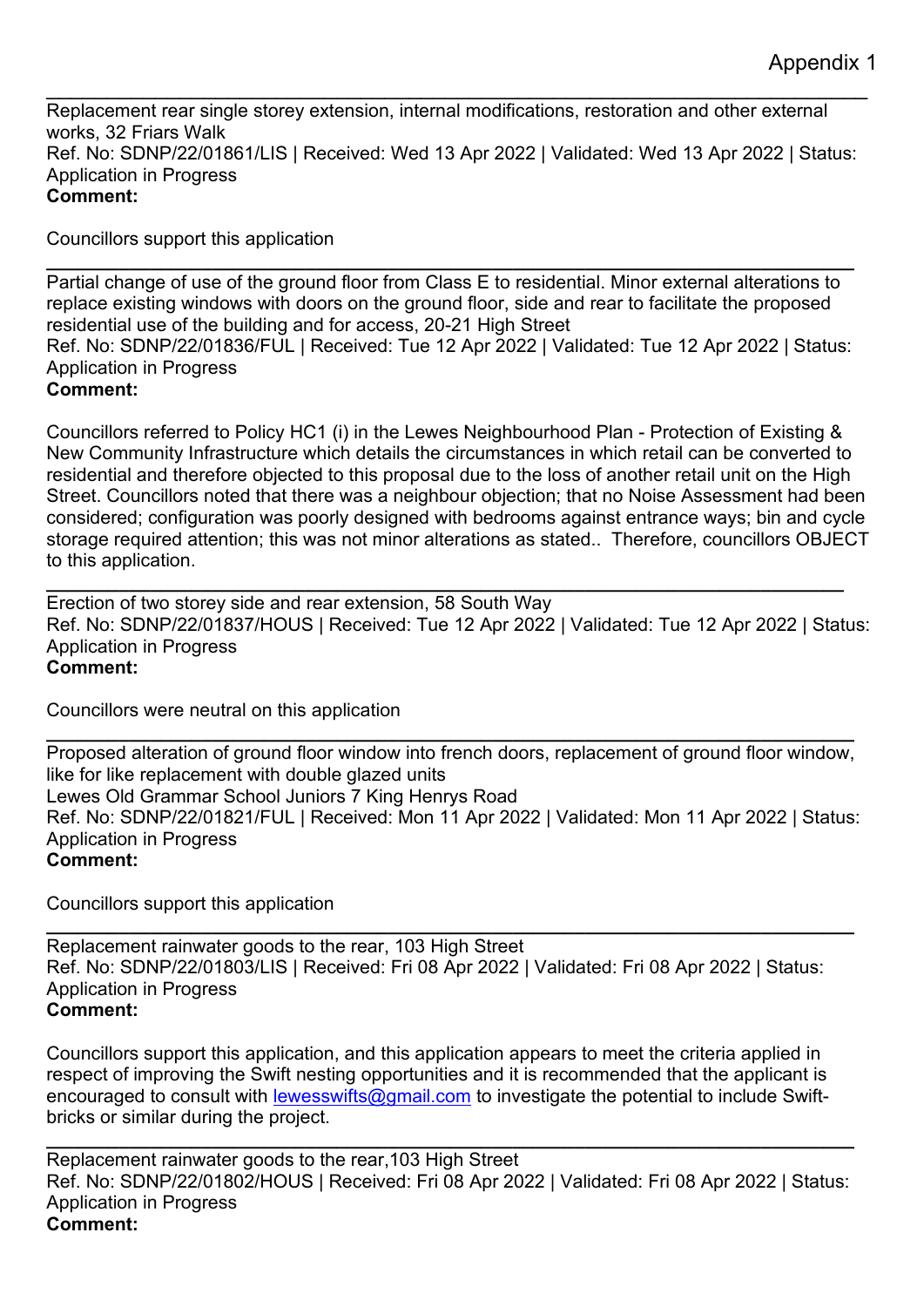Councillors support this application, and this application appears to meet the criteria applied in respect of improving the Swift nesting opportunities and it is recommended that the applicant is encouraged to consult with [lewesswifts@gmail.com](mailto:lewesswifts@gmail.com) to investigate the potential to include Swiftbricks or similar during the project.

**\_\_\_\_\_\_\_\_\_\_\_\_\_\_\_\_\_\_\_\_\_\_\_\_\_\_\_\_\_\_\_\_\_\_\_\_\_\_\_\_\_\_\_\_\_\_\_\_\_\_\_\_\_\_\_\_\_\_\_\_\_\_\_\_\_\_\_\_\_\_\_\_\_\_\_\_\_\_** Erection of summerhouse with concrete base, 24 The Avenue Ref. No: SDNP/22/01674/HOUS | Received: Mon 04 Apr 2022 | Validated: Tue 19 Apr 2022 | Status: Application in Progress **Comment:**

Councillors support this application and recommended that a rain-water collection system be considered

**\_\_\_\_\_\_\_\_\_\_\_\_\_\_\_\_\_\_\_\_\_\_\_\_\_\_\_\_\_\_\_\_\_\_\_\_\_\_\_\_\_\_\_\_\_\_\_\_\_\_\_\_\_\_\_\_\_\_\_\_\_\_\_\_\_\_\_\_\_\_\_\_\_\_\_\_\_\_** Replacement of roof covering, felt and battens, flashings and soakers to single storey rear extension, replacement of bathroom window and frame on rear elevation of property 12 Southover High Street Ref. No: SDNP/22/01388/LIS | Received: Thu 17 Mar 2022 | Validated: Mon 04 Apr 2022 | Status: Application in Progress **Comment:**

Councillors support this application

**\_\_\_\_\_\_\_\_\_\_\_\_\_\_\_\_\_\_\_\_\_\_\_\_\_\_\_\_\_\_\_\_\_\_\_\_\_\_\_\_\_\_\_\_\_\_\_\_\_\_\_\_\_\_\_\_\_\_\_\_\_\_\_\_\_\_\_\_\_\_\_\_\_\_\_\_\_\_** Proposed additional floor on garage to accommodate home office and storage, Caburn Cuilfail Ref. No: SDNP/22/01291/HOUS | Received: Mon 14 Mar 2022 | Validated: Mon 14 Mar 2022 | Status: Application in Progress **Comment:**

Councillors were neutral on this application due to a lack of clear information in the application

**\_\_\_\_\_\_\_\_\_\_\_\_\_\_\_\_\_\_\_\_\_\_\_\_\_\_\_\_\_\_\_\_\_\_\_\_\_\_\_\_\_\_\_\_\_\_\_\_\_\_\_\_\_\_\_\_\_\_\_\_\_\_\_\_\_\_\_\_\_\_\_\_\_\_\_\_\_\_** Enlargement of two windows on the first floor on the south and south west elevations Linklater Pavilion Railway Lane Ref. No: SDNP/22/01221/FUL | Received: Wed 09 Mar 2022 | Validated: Tue 29 Mar 2022 | Status: Application in Progress **Comment:**

Councillors support this application

**\_\_\_\_\_\_\_\_\_\_\_\_\_\_\_\_\_\_\_\_\_\_\_\_\_\_\_\_\_\_\_\_\_\_\_\_\_\_\_\_\_\_\_\_\_\_\_\_\_\_\_\_\_\_\_\_\_\_\_\_\_\_\_\_\_\_\_\_\_\_\_\_\_\_\_\_\_\_** Internal replacement of oak beams and floor joists, replacement lath and lime plaster ceiling, fire separation works between ground and first floors, repair works to chimney breast, replacement of suspended timber floor to ground floor office and replacement of flat/pitched roof over ground floor rear ancillary area, 177 High Street Ref. No: SDNP/22/01155/LIS | Received: Mon 07 Mar 2022 | Validated: Thu 31 Mar 2022 | Status: Application in Progress **Comment:**

Councillors support this application

\_\_\_\_\_\_\_\_\_\_\_\_\_\_\_\_\_\_\_\_\_\_\_\_\_\_\_\_\_\_\_\_\_\_\_\_\_\_\_\_\_\_\_\_\_\_\_\_\_\_\_\_\_\_\_\_\_\_\_\_\_\_\_\_\_\_\_\_ Enlargement of existing rear dormer extension, 1 Priory Terrace Mountfield Road Ref. No: SDNP/22/01815/HOUS | Received: Mon 11 Apr 2022 | Validated: Tue 26 Apr 2022 | Status: Application in Progress **Comment:**

**\_\_\_\_\_\_\_\_\_\_\_\_\_\_\_\_\_\_\_\_\_\_\_\_\_\_\_\_\_\_\_\_\_\_\_\_\_\_\_\_\_\_\_\_\_\_\_\_\_\_\_\_\_\_\_\_\_\_\_\_\_\_\_\_\_\_\_\_\_\_\_\_\_\_\_\_\_\_**

Councillors were neutral on this application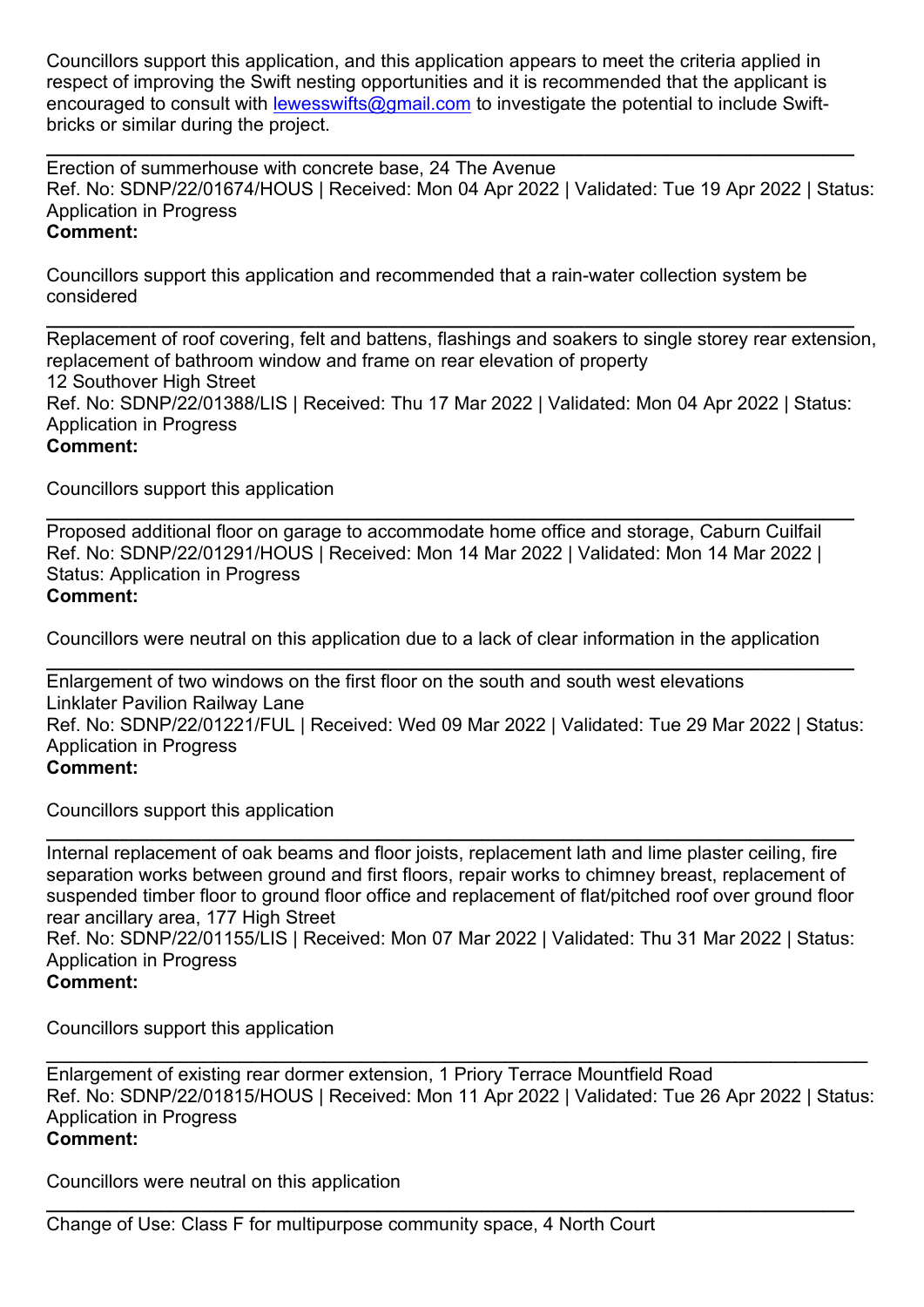Ref. No: SDNP/22/01937/PRE | Received: Sat 09 Apr 2022 | Validated: Mon 25 Apr 2022 | Status: Application in Progress **Comment:**

Councillors support this application

\_\_\_\_\_\_\_\_\_\_\_\_\_\_\_\_\_\_\_\_\_\_\_\_\_\_\_\_\_\_\_\_\_\_\_\_\_\_\_\_\_\_\_\_\_\_\_\_\_\_\_\_\_\_\_\_\_\_\_\_\_\_\_\_\_\_\_\_\_\_\_\_\_\_\_\_\_\_ Single story rear extension Gippsland South Way Ref. No: SDNP/22/01677/HOUS | Received: Mon 04 Apr 2022 | Validated: Thu 14 Apr 2022 | Status: Application in Progress **Comment:**

Councillors felt there was a lack of clarity and detailed information in this application and therefore objected. There was no reference to ecosystems or policies.

**\_\_\_\_\_\_\_\_\_\_\_\_\_\_\_\_\_\_\_\_\_\_\_\_\_\_\_\_\_\_\_\_\_\_\_\_\_\_\_\_\_\_\_\_\_\_\_\_\_\_\_\_\_\_\_\_\_\_\_\_\_\_\_\_\_\_\_\_\_\_\_\_\_\_\_\_\_\_\_** Replacement of two rear windows 134 High Street Ref. No: SDNP/22/01062/LIS | Received: Tue 01 Mar 2022 | Validated: Wed 13 Apr 2022 | Status: Application in Progress **Comment:**

Councillors support this application and would recommend white painted timber

**\_\_\_\_\_\_\_\_\_\_\_\_\_\_\_\_\_\_\_\_\_\_\_\_\_\_\_\_\_\_\_\_\_\_\_\_\_\_\_\_\_\_\_\_\_\_\_\_\_\_\_\_\_\_\_\_\_\_\_\_\_\_\_\_\_\_\_\_\_\_\_\_\_\_\_\_\_\_\_\_** Variation of Condition 3 of planning application SDNP/21/02995/HOUS to excavate slightly further into the root protection zone of the retained tree T4, 39 The Avenue Ref. No: SDNP/22/01775/CND | Received: Thu 07 Apr 2022 | Validated: Thu 07 Apr 2022 | Status: Application in Progress **Comment:**

Councillors support this application and concur with suggestion of using a manual digger

\_\_\_\_\_\_\_\_\_\_\_\_\_\_\_\_\_\_\_\_\_\_\_\_\_\_\_\_\_\_\_\_\_\_\_\_\_\_\_\_\_\_\_\_\_\_\_\_\_\_\_\_\_\_\_\_\_\_\_\_\_\_\_\_\_\_\_\_ Insertion of two no. conservation rooflights on both sides of the pitched roof 2 Providence Studios 7 Little East Street Ref. No: SDNP/22/02111/HOUS | Received: Thu 28 Apr 2022 | Validated: Thu 28 Apr 2022 | Status: Application in Progress **Comment:**

Councillors support this application and would suggest the applicant be referred to the SDNPA Night Skies Policy.

**\_\_\_\_\_\_\_\_\_\_\_\_\_\_\_\_\_\_\_\_\_\_\_\_\_\_\_\_\_\_\_\_\_\_\_\_\_\_\_\_\_\_\_\_\_\_\_\_\_\_\_\_\_\_\_\_\_\_\_\_\_\_\_\_\_\_\_\_\_\_\_\_\_\_\_\_\_\_** Construction of a small one-bedroom dwelling in rear garden 5 Nevill Crescent Ref. No: SDNP/22/02200/PRE | Received: Tue 26 Apr 2022 | Validated: Thu 05 May 2022 | Status: Application in Progress **Comment:**

Councillors support this application

Creation of sand school Land at Western End of Juggs Road Ref. No: SDNP/22/02052/FUL | Received: Tue 26 Apr 2022 | Validated: Tue 26 Apr 2022 | Status: Application in Progress **Comment:**

**\_\_\_\_\_\_\_\_\_\_\_\_\_\_\_\_\_\_\_\_\_\_\_\_\_\_\_\_\_\_\_\_\_\_\_\_\_\_\_\_\_\_\_\_\_\_\_\_\_\_\_\_\_\_\_\_\_\_\_\_\_\_\_\_\_\_\_\_\_\_\_\_\_\_\_\_\_\_\_**

Councillors were neutral on this application

**\_\_\_\_\_\_\_\_\_\_\_\_\_\_\_\_\_\_\_\_\_\_\_\_\_\_\_\_\_\_\_\_\_\_\_\_\_\_\_\_\_\_\_\_\_\_\_\_\_\_\_\_\_\_\_\_\_\_\_\_\_\_\_\_\_\_\_\_\_\_\_\_\_\_\_\_\_\_** Enlargement of existing single vehicle off road parking and drop kerb for two vehicles 6 Meridian Road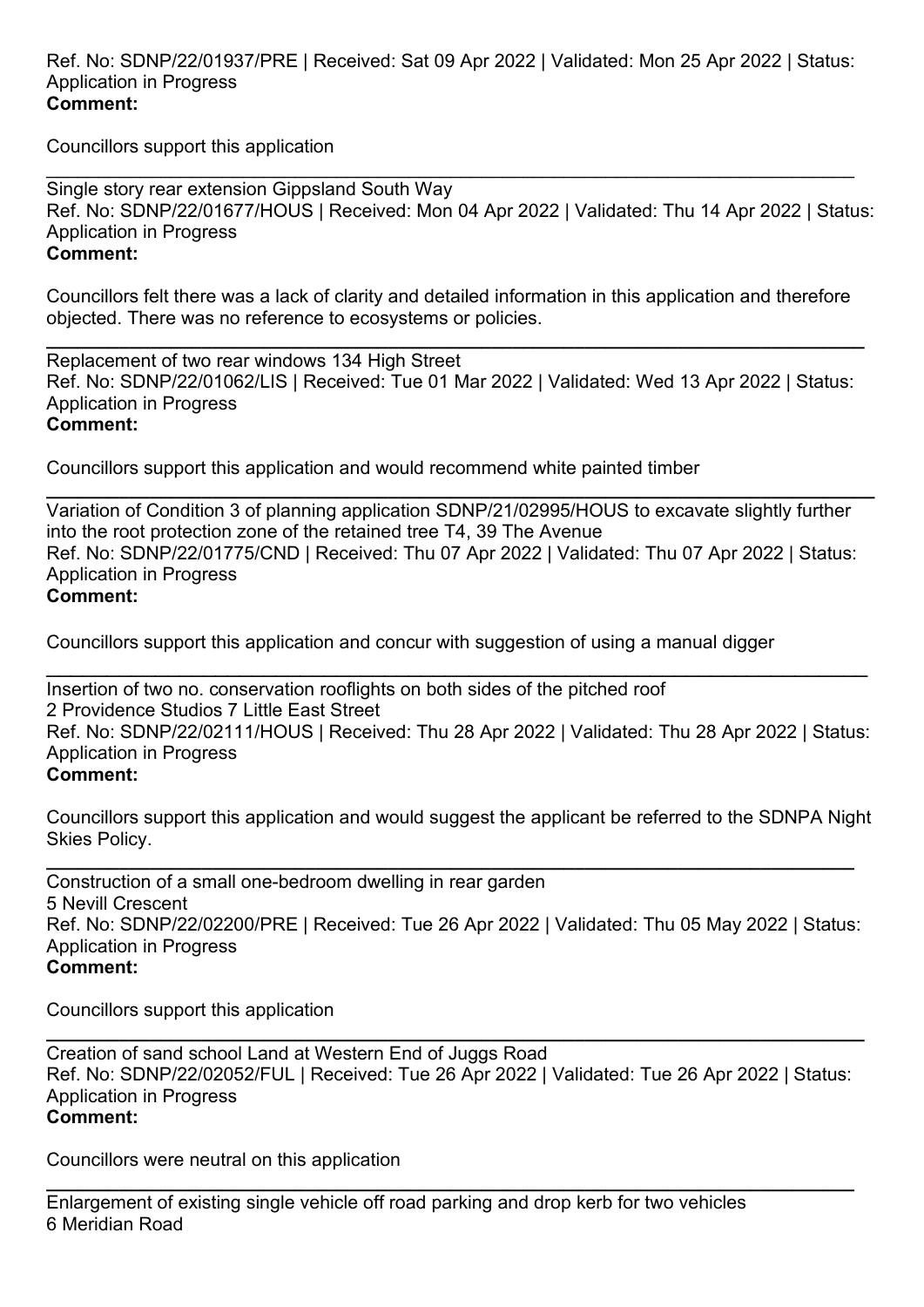#### Ref. No: SDNP/22/02056/HOUS | Received: Mon 25 Apr 2022 | Validated: Thu 28 Apr 2022 | Status: Application in Progress **Comment:**

Councillors support this application and would encourage the use of permeable materials

**\_\_\_\_\_\_\_\_\_\_\_\_\_\_\_\_\_\_\_\_\_\_\_\_\_\_\_\_\_\_\_\_\_\_\_\_\_\_\_\_\_\_\_\_\_\_\_\_\_\_\_\_\_\_\_\_\_\_\_\_\_\_\_\_\_\_\_\_\_\_\_\_\_\_\_\_\_\_** Non Material Amendment to SDNP/15/01303/FUL - Change to the internal layout of the 3rd floor apartment in the North West Block to create access to a second terrace Land at Southdowns Road Ref. No: SDNP/22/01889/NMA | Received: Thu 14 Apr 2022 | Validated: Fri 03 Jun 2022 | Status: Application in Progress **Comment:**

Councillors were neutral on this application

**\_\_\_\_\_\_\_\_\_\_\_\_\_\_\_\_\_\_\_\_\_\_\_\_\_\_\_\_\_\_\_\_\_\_\_\_\_\_\_\_\_\_\_\_\_\_\_\_\_\_\_\_\_\_\_\_\_\_\_\_\_\_\_\_\_\_\_\_\_\_\_\_\_\_\_\_\_** replacement and insertion of windows to match existing and replacement existing roof to garage from flat roof to mono pitch with rooflights 40 Montacute Road Ref. No: SDNP/22/01898/HOUS | Received: Thu 14 Apr 2022 | Validated: Thu 14 Apr 2022 | Status: Application in Progress **Comment:**

Councillors were neutral on this application

**\_\_\_\_\_\_\_\_\_\_\_\_\_\_\_\_\_\_\_\_\_\_\_\_\_\_\_\_\_\_\_\_\_\_\_\_\_\_\_\_\_\_\_\_\_\_\_\_\_\_\_\_\_\_\_\_\_\_\_\_\_\_\_\_\_\_\_\_\_\_\_\_\_\_\_\_\_\_** Demolition of existing 3 square metre lean to porch, construction of 2.5 metre square lean to porch 7 The Lynchets Ref. No: SDNP/22/01871/HOUS | Received: Wed 13 Apr 2022 | Validated: Sat 23 Apr 2022 | Status: Application in Progress **Comment:**

Councillors support this application

**\_\_\_\_\_\_\_\_\_\_\_\_\_\_\_\_\_\_\_\_\_\_\_\_\_\_\_\_\_\_\_\_\_\_\_\_\_\_\_\_\_\_\_\_\_\_\_\_\_\_\_\_\_\_\_\_\_\_\_\_\_\_\_\_\_\_\_\_\_\_\_\_\_\_\_\_\_** Replacement of rear single storey extension, internal modifications and restoration and other external works 32 Friars Walk Ref. No: SDNP/22/01860/FUL | Received: Wed 13 Apr 2022 | Validated: Mon 25 Apr 2022 | Status: Application in Progress **Comment:**

Councillors support this application

**\_\_\_\_\_\_\_\_\_\_\_\_\_\_\_\_\_\_\_\_\_\_\_\_\_\_\_\_\_\_\_\_\_\_\_\_\_\_\_\_\_\_\_\_\_\_\_\_\_\_\_\_\_\_\_\_\_\_\_\_\_\_\_\_\_\_\_\_\_\_\_\_\_\_\_\_\_\_** Proposed glazed screen internally between library and hallway at ground floor 140 High Street Ref. No: SDNP/22/01773/LIS | Received: Thu 07 Apr 2022 | Validated: Thu 28 Apr 2022 | Status: Application in Progress **Comment:**

Councillors support this application

**\_\_\_\_\_\_\_\_\_\_\_\_\_\_\_\_\_\_\_\_\_\_\_\_\_\_\_\_\_\_\_\_\_\_\_\_\_\_\_\_\_\_\_\_\_\_\_\_\_\_\_\_\_\_\_\_\_\_\_\_\_\_\_\_\_\_\_\_\_\_\_\_\_\_\_\_\_\_** Discharge of condition 3 of planning application SDNP/21/05387/LIS to provide details of cover strip in relation to the mathematical tiles to the corner, report detailing the need for and locations of restraint strapping/ties/brick reinforcements/helifix details and any other mechanical fixings between the internal and exterior parts of the building, a method statement describing how the cement render will be removed, as well as a sample patch, a sample panel of the mathematical tiles for viewing on site including details of the exact mortar mix and manufacturer's detail of any replacement tiles 1 Mount Pleasant

Ref. No: SDNP/22/02223/DCOND | Received: Mon 28 Mar 2022 | Validated: Mon 28 Mar 2022 | Status: Decision Pending